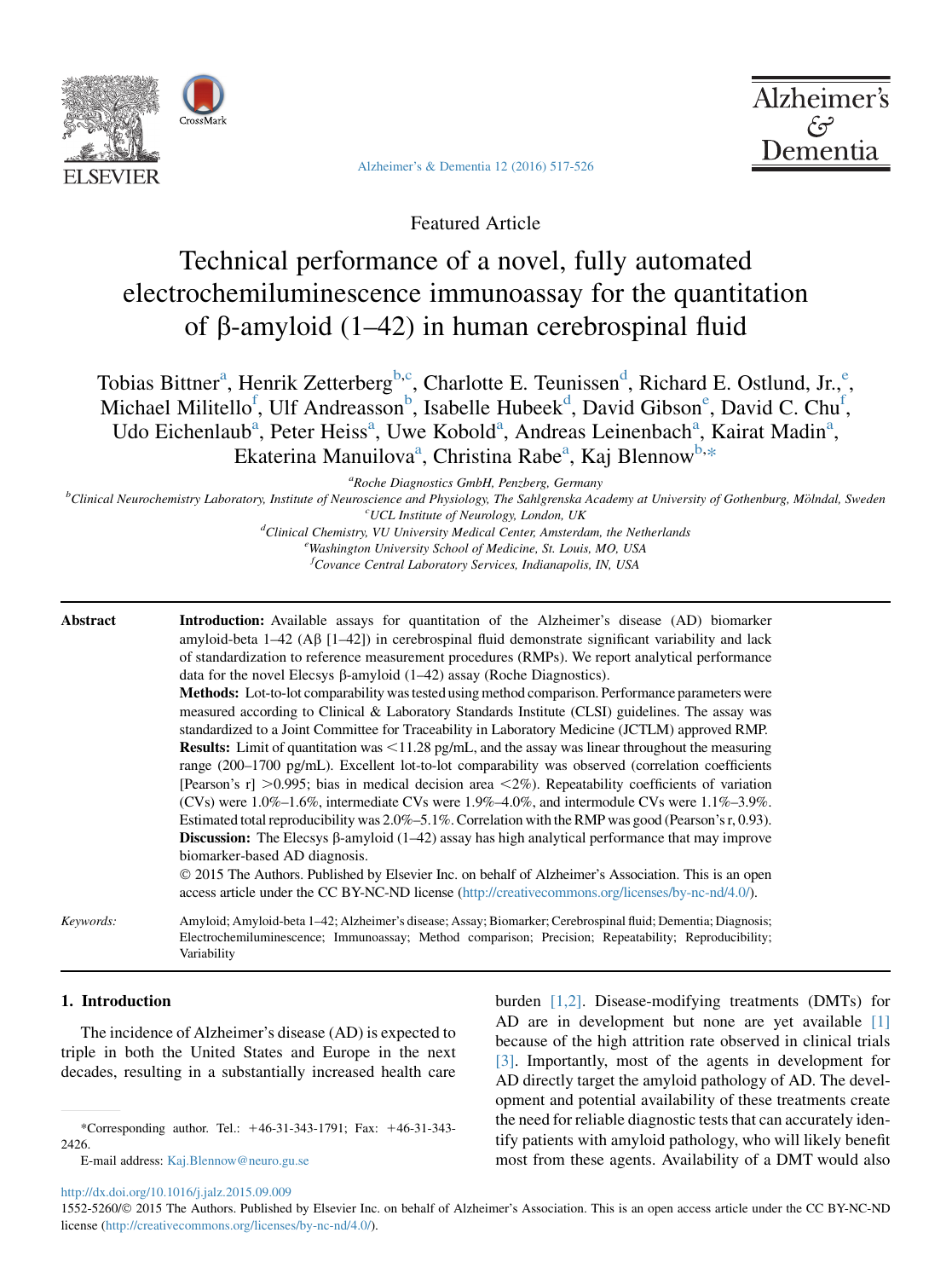increase the demand for techniques to improve recognition of AD in clinical practice, particularly in the early stages of the disease (mild cognitive impairment [MCI] due to AD, or prodromal AD). Cognitive symptoms are mild and diffuse, which preclude the possibility of differentiating early, prodromal AD from other causes of MCI.

The most recent diagnostic criteria for AD recommend use of in vivo biomarkers of AD pathology to enhance diagnostic accuracy [\[4\].](#page-8-0) Candidate biomarkers include decreased amyloid-beta  $1-42$  (A $\beta$  [1-42]) in the cerebrospinal fluid (CSF), alone or in conjunction with increased total tau or phosphorylated tau, and increased retention of amyloidtargeting radiotracers detected by positron emission tomography (PET). CSF A $\beta$  (1–42) is altered early in the course of the illness [\[5,6\]](#page-8-0), and CSF  $\mathbf{A}\beta$  (1–42) levels correlate well with neuropathologic findings (neuritic plaques) consistent with AD [\[7,8\],](#page-8-0) as well as with PET-based measurements of amyloid pathology [\[9–11\]](#page-8-0).

These findings support the use of CSF  $\mathbf{A}\beta$  (1–42) in research diagnostic criteria. However, issues with currently available CSF  $\mathbf{A}\beta$  (1–42) assays limit their applicability as diagnostic devices worldwide. These issues include high lot-to-lot variability for enzyme-linked immunosorbent assays (ELISAs) [\[12\]](#page-8-0), as well as between-laboratory variability associated with differences in laboratory procedures and analytical techniques, as assays are most often run manually [\[13\]](#page-8-0). In addition, the historical lack of availability of a reference measurement procedure (RMP) for quantitation of CSF  $\overrightarrow{AB}$  (1–42) has resulted in difficulties in comparing results across assays [\[14\].](#page-8-0) Taken together, these shortcomings prevent the establishment of universal diagnostic cutoffs for CSF biomarkers. Finally, available assays have long incubation times, and as most assays are based on the 96-well plate immunoassay format, for financial reasons, laboratories must await a high enough number of samples to justify analysis. Therefore, turnaround times for test results may be as long as several weeks.

The Elecsys  $\beta$ -amyloid (1–42) assay (Roche Diagnostics) is a novel, fully automated, electrochemiluminescence immunoassay, using the sandwich test principle, for quantitation of  $\overrightarrow{AB}$  (1–42) in human CSF. In this study, we describe the technical performance of this assay, including its standardization Joint Committee for Traceability in Laboratory Medicine (JCTLM) approved RMP.

## 2. Materials and methods

## 2.1. Materials

The assay process involves two discrete incubation steps of 9-minute duration. During the first incubation,  $40 \mu L$  of sample is incubated with two monoclonal antibodies specific to A $\beta$  (X-42) (biotinylated 21F12) and A $\beta$  (1-X) (ruthenium-labeled 3D6), respectively [\[15\]](#page-8-0), resulting in formation of a sandwich complex that is specific for the detection of  $\mathbf{A}\mathbf{\beta}$ (1–42). In the second incubation, after addition of streptavidin-coated magnetic microparticles, the sandwich complex becomes bound to the solid phase. For measurement, the reaction mixture is aspirated into a measuring cell where the microparticles are magnetically captured onto the surface of an electrode. Unbound substances are then removed by washing. Application of a voltage to the electrode induces chemiluminescent emission of photons from the ruthenium complex, which are quantified by a photomultiplier.

The assay uses two-point recalibration of a master calibration curve with two supplied lyophilized calibrators in a buffer matrix. The master curve is generated at each lot standardization by Roche Diagnostics and is included in the barcode of the kit. After reconstitution of the lyophilisate, the calibrators are ready to use. Recalibration of an existing reagent pack must be performed if left on board the instrument for  $>7$  days, and recalibration of an existing lot with a new reagent pack must be performed if the last calibration was  $>4$  weeks ago. The assay is run on the cobas e 601 analyzer platform, with a throughput of 170 samples per hour, which was used for all experiments reported here.

Five separate production lots of the final assay composition have been produced and evaluated for the Elecsys  $\beta$ -amyloid (1–42) assay: lots MP01, MP03, P02, P03, and P04. The first lot, MP01, was unavailable for some of the experiments discussed as supplies had been exhausted, whereas the most recent lot, P04, was not included in some experiments as they were completed before availability of this lot.

#### 2.1.1. Substances

The peptides used were as follows.  $\mathbf{A}\beta$  (1–42) was obtained from R-Peptide (#A-1163-1), Bogart, GA, USA.  $\mathsf{A}\beta$ (1–38) was obtained from Bachem (H-1194), Bubendorf, Switzerland.  $\overline{AB}$  (1–40) was obtained from Sigma-Aldrich (A0189), St. Louis, MO, USA. Drugs used in interference experiments are shown in Supplementary Table 1 and were all obtained from Sigma-Aldrich (with the exception of rivastigmine). Other endogenous substances were obtained from Roche Diagnostics GmbH, Penzberg, Germany. Artificial CSF (aCSF) was prepared according to the method of Jensen et al. [\[16\]](#page-8-0).

## 2.2. Methods

#### 2.2.1. Analytical sensitivity

Limit of quantitation (LoQ) was derived according to the method described in Clinical & Laboratory Standards Institute (CSLI) document EP17-A2 [\[17\]](#page-8-0) for lots MP03, P02, and P03. Four human CSF pools were measured both undiluted and after dilution to concentrations between 2.5 and 20 pg/ mL using aCSF as diluent. LoQ was specified as the lowest observed averaged  $\overrightarrow{AB}$  (1–42) concentration that fulfilled the specification for relative total error of  $\leq$ 30%. For both undiluted and diluted samples, measurements were performed on two different cobas e 601 analyzers with two runs per day on each analyzer over three consecutive days, for a total of 12 runs.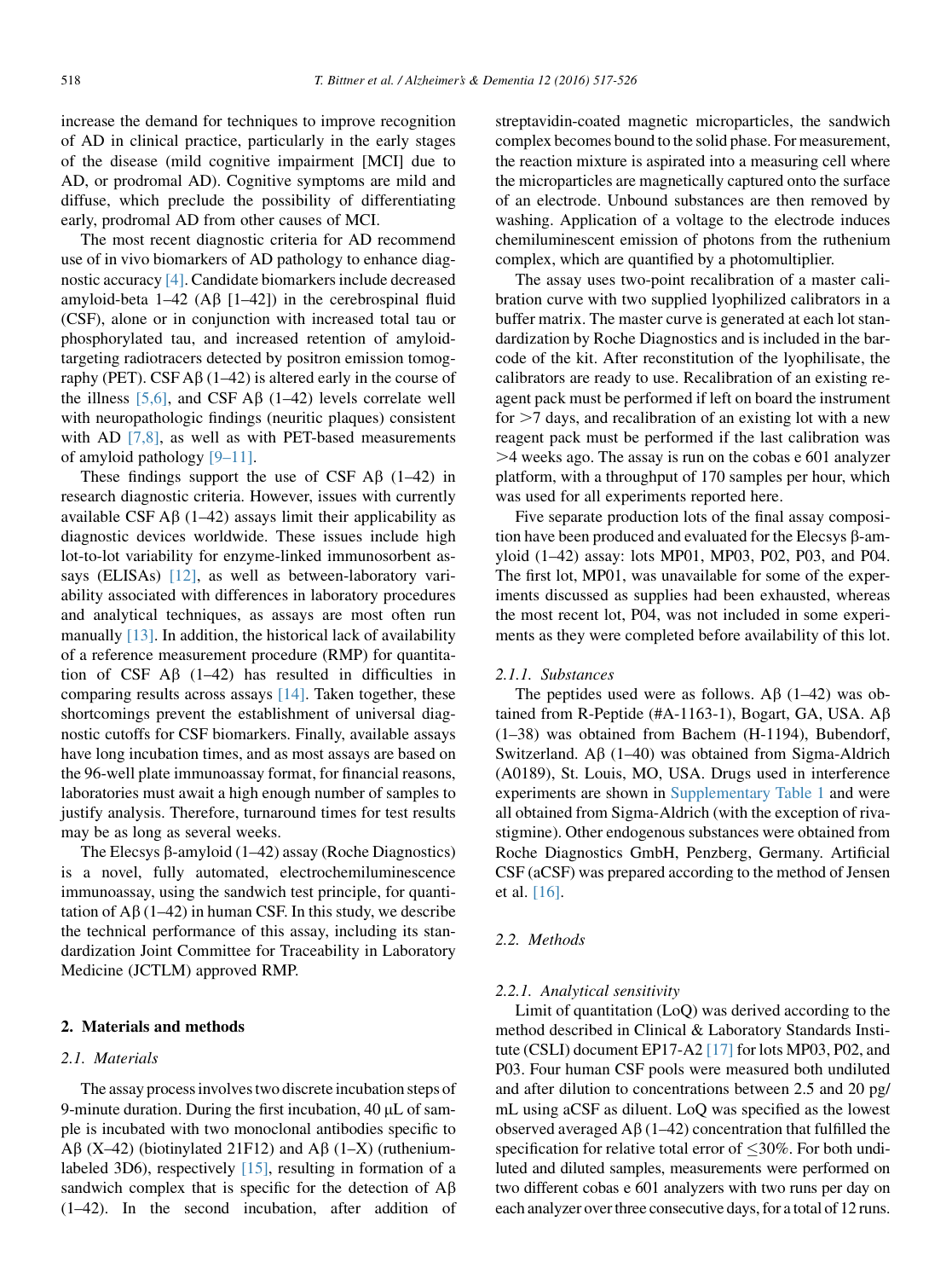## 2.2.2. Linearity

Linearity was assessed using four separate dilution series, according to the method described in CLSI EP6-A [\[18\].](#page-9-0) Two dilution series were prepared using a human CSF pool, and two dilution series were prepared with aCSF. Further details are provided in Supplementary Methods.

# 2.2.3. Standardization of the Elecsys  $\beta$ -amyloid (1–42) assay to liquid chromatography–tandem mass spectrometry RMP

The Elecsys  $\beta$ -amyloid (1–42) assay was standardized to the JCTLM approved RMP for quantitation of  $\mathbf{A}\beta$  (1–42) in human CSF, based on liquid chromatography–tandem mass spectrometry (LC-MS/MS) [\[19\].](#page-9-0) Reference standardization was performed with 372 individual human CSF samples measured with both the RMP  $[19]$  and the Elecsys  $\beta$ -amyloid (1–42) assay. From these 372 samples, 362 were within the measuring range of the Elecsys  $\beta$ -amyloid (1–42) assay and were, therefore, used in a method comparison. All subsequent assay lots were standardized to a panel of 21 human CSF pools with  $\overrightarrow{AB}$  (1–42) concentrations ranging from 150 to 2300 pg/mL, with target values that can be traced back to the RMP. This process ensures traceability of each new assay lot back to the RMP.

#### 2.2.4. Lot-to-lot comparison

The comparability of assay lots MP03, P02, and P03 to each other (i.e., MP03 vs. P02, MP03 vs. P03, and P02 vs. P03) was tested using method comparison according to IgM, human IgA, and human anti-mouse antibodies. Further details are provided in Supplementary Methods.

#### 2.2.5.2. Drugs

The potential for interference of co-administered drugs with the Elecsys  $\beta$ -amyloid (1–42) assay was assessed by measuring  $\overrightarrow{AB}$  (1–42) concentrations in CSF samples with and without the presence of the potentially interfering drug. Human CSF pools were used in this experiment. A total of 31 drugs tested, listed in Supplementary Table 1, included some frequently administered in the general population, as well as a wider selection of drugs frequently administered in elderly patients at risk for, or experiencing symptoms of, AD. Further details are provided in Supplementary Methods.

## 2.2.6. Cross-reactivity

The potential for cross-reactivity of the Elecsys  $\beta$ -amyloid (1–42) assay with other amyloid peptides was tested for  $\overline{AB}$  (1–38) and  $\overline{AB}$  (1–40) according to CLSI EP7-A2 [\[17\].](#page-8-0) These two peptides were specifically chosen because they partially share the amino acid sequence of the epitopes of the assay antibody and because they occur more abundantly in CSF than A $\beta$  (1–42) [\[24\].](#page-9-0) Three human CSF samples with nominal  $\overrightarrow{AB}$  (1–42) concentrations of approximately 500, 800, and 1100 pg/mL were spiked with varying concentrations of the two potential crossreactants (0, 2.5, 5, 10, and 20 ng/mL) before measurement with the Elecsys  $\beta$ -amyloid (1–42) assay. The crossreactivity percentage was calculated as:

measured concentration of the spiked sample – known concentration of the nonspiked sample  $\times 100$  crossreactant concentration

CLSI EP09-A3 [\[20\]](#page-9-0). A series of individual human CSF samples (n = 100) with A $\beta$  (1–42) concentrations covering the measuring range of the assay (200–1700 pg/mL) was measured with each assay lot. Comparability of the lots was assessed by correlation and regression analysis [\[21\].](#page-9-0)

## 2.2.5. Interference

#### 2.2.5.1. Endogenous substances

The potential for interference of endogenous substances with the Elecsys  $\beta$ -amyloid (1–42) assay was tested according to CLSI EP7-A2 [\[22\]](#page-9-0) and CLSI I/LA30-A [\[23\]](#page-9-0) with human CSF pools and aCSF pools spiked with calibrator peptide to reach  $\text{A}\beta$  (1–42) concentrations in the upper region of the measuring range. The endogenous substances tested were Intralipid (to test for the effect of lipemia), biotin, bilirubin, hemoglobin, rheumatoid factor, human serum albumin, human immunoglobulin (Ig) G, human

Absence of cross-reactivity was established if the crossreactivity was  $\leq 10\%$ .

## 2.2.7. Hook effect

To test for the presence of a high-dose hook effect with  $A\beta$ (1–42), two dilution series were established with two separate CSF pools (aCSF for lot MP01 and human CSF for lots P02, P03, and P04). The two pools were spiked with calibrator peptide up to a concentration  $>11,000$  pg/mL. For each CSF pool, a dilution series in aCSF was prepared to achieve A $\beta$  (1–42) concentrations of 0–>11,000 pg/mL.

## 2.2.8. Reagent and calibration stability

Reagent and calibration stability were assessed in a series of experiments that tested the impact of various storage conditions on the reagents. Further details are provided in Supplementary Methods.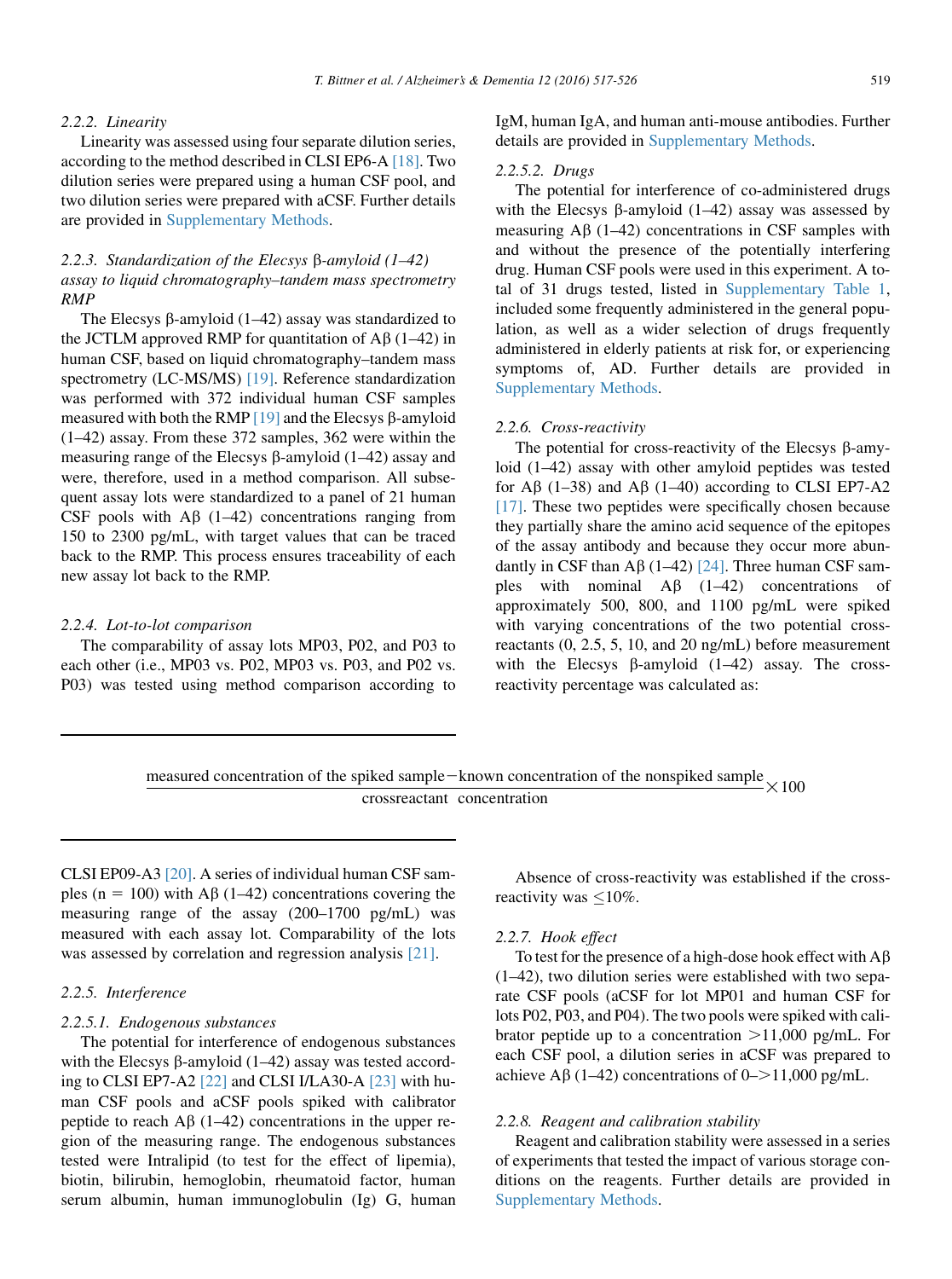Stability of reagents was assessed by comparing  $A\beta$ (1–42) recovery for nine separate samples (human CSF pools and aCSF pools spiked with calibrator peptide) with varying  $\mathbf{A}\beta$  (1–42) concentrations covering the measuring range of the assay (200–1700 pg/mL) and two controls before and after exposure to the conditions and time intervals specified in the Supplementary Methods. Samples and controls were tested in duplicate.

## 2.2.9. Precision

Repeatability (within-run precision) and intermediate (within-laboratory) precision were assessed according to CLSI EP05 [\[25\]](#page-9-0) over 21 days with two runs per day and two determinations per run using nine CSF samples (human CSF pools, aCSF pools spiked with calibrator peptide). Intermodule (between-instrument) precision was assessed across four cobas e 601 modules using five CSF samples (human CSF pools, aCSF pools spiked with calibrator peptide).

## 2.2.10. Multicenter performance evaluation

The multicenter performance evaluation study aimed to assess reproducibility of the Elecsys  $\beta$ -amyloid (1–42) assay under varying conditions (i.e., different sites, different lots, and multiple runs on different days with repetitions). Five different human CSF sample pools covering the measuring range of the assay and two artificial samples (controls) were analyzed to evaluate the external reproducibility. Four different sites (University of Gothenburg, Sweden; VU University Medical Center, Amsterdam, the Netherlands; Washington University at St. Louis, MO, USA; and Covance Indianapolis, IN, USA) and three different assay lots (MP03, P02, and P03) were included in the study, with two sites using all three lots and two sites using two lots. The study design was adapted from CLSI-EP15-A2 [\[26\]](#page-9-0), with two runs per day for each lot and each sample over 5 days. The total reproducibility and variance components were calculated for each of the samples in terms of coefficient of variation (CV) % by variance components analysis using the analysis of variance type 1 approach for unbalanced data, including the components site, lot, day, run, and within-run precision. Confidence intervals (CIs; 95%) for the total reproducibility were calculated based on the chi-square distribution and Satterthwaite approximation for degrees of freedom.

Each site used one cobas e 601 analyzer and was first familiarized with the instrument and the assay by running the low and high assay controls in 21 repetitions on a single day. In addition, a human CSF pool was run over several days to allow the site to become familiarized with CSF as sample material. Familiarization was followed by a 10-day precision experiment, where each of the two assay controls was measured in two runs per day in duplicate. This experiment was used to set up site-specific quality control rules for the controls, based on site-specific target values and precision values derived from this experiment.

## 3. Results

## 3.1. Analytical sensitivity

Target A $\beta$  (1–42) concentrations, measured A $\beta$  (1–42) concentrations, total error, and relative total error for undiluted and diluted samples were determined for the four separate CSF samples tested with MP03, P02, and P03 lots. Based on these results, the LoQ for  $\mathbb{A}\beta$  (1–42) was calculated as 5.10 pg/mL for P03, 10.64 pg/mL for MP03, and 11.28 pg/mL for P02. Data from P02, the lot with the highest LoQ, are listed in Table 1. The overall LoQ value across the three lots was  $\leq$ 11.28 pg/mL.

## 3.2. Linearity

Linearity was demonstrated throughout the measuring range (200–1700 pg/mL) for all four dilution series. These results were consistent across the three separate assay lots MP01, P02, and P03.

Table 1

Target and measured concentrations, and total error, for CSF samples in limit of quantitation experiment for lot P02

| Sample<br>number | Dilution level<br>(relation to<br>original sample $\%$ ) | Target<br>concentration<br>(pg/mL) | Mean measured<br>concentration<br>(pg/mL) | $SD$ (pg/mL) | Bias $(pg/mL)$ | Total error (pg/mL) | Relative total error $(\% )$ |
|------------------|----------------------------------------------------------|------------------------------------|-------------------------------------------|--------------|----------------|---------------------|------------------------------|
| CSF1             | 100                                                      | 171                                | 175.4                                     | 7.53         | 4.42           | 8.73                | 5.10                         |
|                  | 2.92                                                     | 5                                  | 1.22                                      | 1.20         | 3.78           | 3.97                | 79.38                        |
|                  | 8.77                                                     | 15                                 | 9.84                                      | 1.15         | 5.16           | 5.29                | 35.25                        |
| CSF <sub>2</sub> | 100                                                      | 175                                | 175.5                                     | 4.40         | 0.50           | 4.43                | 2.53                         |
|                  | 2.86                                                     | 5                                  | 1.72                                      | 1.51         | 3.29           | 3.61                | 72.27                        |
|                  | 8.57                                                     | 15                                 | 11.67                                     | 1.33         | 3.33           | 3.59                | 23.92                        |
| CSF3             | 100                                                      | 198                                | 196.75                                    | 5.46         | 1.25           | 5.60                | 2.83                         |
|                  | 2.53                                                     | 5                                  | 1.30                                      | 1.19         | 3.70           | 3.89                | 77.72                        |
|                  | 7.58                                                     | 15                                 | 11.28                                     | 1.18         | 3.73           | 3.91                | 26.05                        |
| CSF4             | 100                                                      | 152                                | 163.0                                     | 4.16         | 11.0           | 11.76               | 7.74                         |
|                  | 3.29                                                     | 5                                  | 1.87                                      | 1.17         | 3.13           | 3.34                | 66.84                        |
|                  | 9.87                                                     | 15                                 | 11.32                                     | 0.89         | 3.68           | 3.79                | 25.27                        |
|                  |                                                          |                                    |                                           |              |                |                     |                              |

Abbreviations: CSF, cerebrospinal fluid; SD, standard deviation.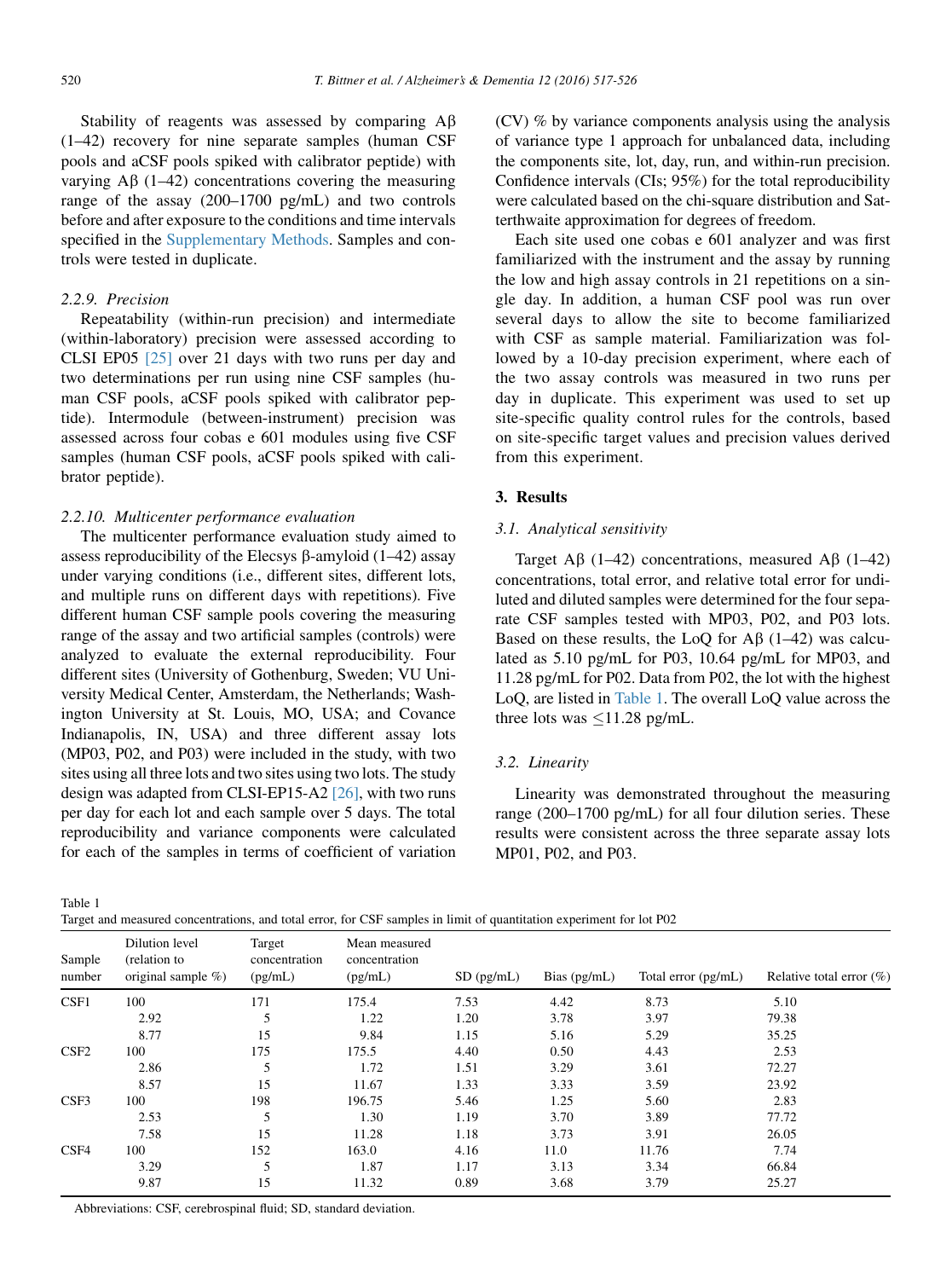# 3.3. Standardization of the Elecsys  $\beta$ -amyloid (1–42) assay to LC-MS/MS reference method

Fig. 1 shows the method comparison between the Elecsys  $\beta$ -amyloid (1–42) method and the LC-MS/MS reference method within the measuring range ( $n = 362$  samples). The correlation between the two methods (Pearson's r) was 0.93.

## 3.4. Lot-to-lot comparison

The method comparison for the lot-to-lot comparability experiments is shown in [Fig. 2A](#page-5-0)–C. Excellent comparability in terms of correlation and absolute values was observed between all lots. For lot MP03 versus lot P02, the intercept and slope (Passing-Bablok linear regression analysis) were 9.76 (95% CI, 4.94–15.7) and 0.996 (95% CI, 0.985–1.00). For lot MP03 versus lot P03, the intercept and slope were 18.3 (95% CI, 11.7–24.6) and 0.984 (95% CI, 0.972–0.994). For lot P02 versus lot P03, the intercept and slope were 6.81 (95% CI, 0.993–15.9) and 0.987 (95% CI, 0.973– 1.00). The correlation coefficients (Pearson's r) were 0.998 (lot MP03 vs. lot P02), 0.996 (lot MP03 vs. lot P03), and 0.997 (lot P02 vs. lot P03). The proportional bias between all lots was  $\leq 2\%$  in the medical decision area.

#### 3.5. Interference

#### 3.5.1. Endogenous substances

No interference was observed with any of the three CSF pools tested up to the highest concentrations of the endogenous substances (data not shown).



Fig. 1. Method comparison after standardization of the Elecsys  $\overrightarrow{AB}$  (1–42) assay to the liquid chromatography–tandem mass spectrometry reference method (Leinenbach et al.) [\[18\]](#page-9-0).

## 3.5.2. Drugs

Interference of drugs was within specifications for all drugs with the lower drug concentration tested (C1) for any of the three samples. Interference of drugs was also within specifications for the higher drug concentration tested (C2) for any of the three samples except for cefoxitin (87.7% recovery at a drug concentration of 2500 mg/ L) and metformin (88.2% recovery at a drug concentration of 12 g/L).

## 3.6. Cross-reactivity

No significant cross-reactivity was observed with either A $\beta$  (1–38) (cross-reactivity was  $-0.17\%$  to  $-1.92\%$  with the 500-pg/mL sample,  $-0.24\%$  to  $-1.88\%$  with the 800pg/mL sample, and  $-0.42\%$  to  $-1.72\%$  with the 1100-pg/ mL sample) or A $\beta$  (1–40) (cross-reactivity was  $-0.40\%$  to  $-1.12\%$  with the 500-pg/mL sample,  $-0.57\%$  to  $-1.36\%$ with the 800-pg/mL sample, and  $-0.76\%$  to  $-2.76\%$  with the 1100-pg/mL sample).

#### 3.7. Hook effect

Across two separate dilution series for lot MP01, no hook effect was observed up to 9000 pg/mL and beyond, which exceeds the upper end of the measuring range (1700 pg/mL) by more than fivefold (Supplementary Fig. 1). This result was reproduced in analysis of three further lots (P02, P03, and P04).

#### 3.8. Reagent and calibrator stability

The stability of reagents and calibrations exceeded specifications for all stability experiments. On-board calibration frequency exceeded 7 days and lot calibration frequency exceeded 4 weeks. On-board reagent stability was found to be  $>4$  weeks, whereas reagent stability at  $2^{\circ}$ C–8<sup>o</sup>C after first opening was  $>8$  weeks. Transport stability exceeded 1 week at  $25^{\circ}$ C.

#### 3.9. Precision

Repeatability CVs for human CSF pools were 1.0%– 1.6% and intermediate CVs were 1.9%–4.0% ([Table 2\)](#page-6-0). Intermodule CVs were 1.1%–3.9% ([Table 3\)](#page-6-0).

#### 3.10. Multicenter performance evaluation

The five samples and two controls analyzed showed an estimated total reproducibility (including all sources of variability—site, lot, day, run, and within-run; %CV) ranging between 2.0% and 5.1% [\(Table 4\)](#page-7-0). The estimated intersite precision was  $\leq 3.5\%$  for all samples and the intermediate (within-laboratory) precision ranged between 1.7% and 3.6% for all samples. The estimated repeatability (withinrun precision) was  $\leq 2.7\%$  for all samples. The estimated lot-to-lot variability was  $\leq$ 2.3% for all samples.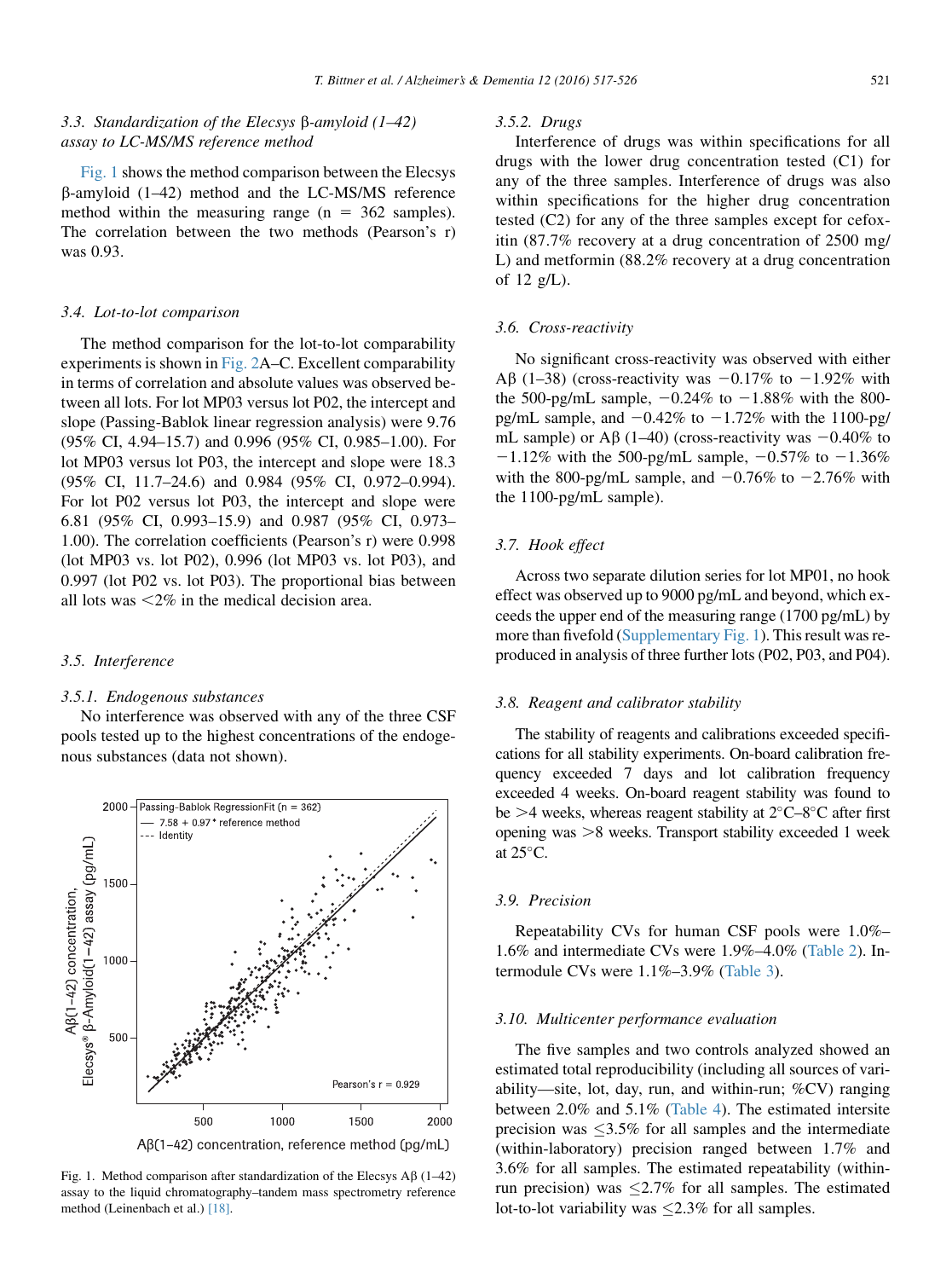<span id="page-5-0"></span>

Fig. 2. Comparison between assay lots for Elecsys A $\beta$  (1–42). (A) Lot P02 versus lot MP03. (B) Lot P03 versus lot MP03. (C) Lot P02 versus lot P03.

## 4. Discussion

Here, we describe the results of technical performance experiments for a novel electrochemiluminescence assay for the quantitation of A $\beta$  (1–42) in human CSF. The Elecsys  $\beta$ -amyloid (1–42) assay demonstrates low between-laboratory and lot-to-lot variability and is standardized to an JCTLM approved reference method  $[19]$ , implying that use of this assay might allow for establishment of cutoff concentrations with global applicability and consistency over time.

The total reproducibility with the Elecsys  $\beta$ -amyloid (1–42) assay over four different sites ranged between 2.0% and 5.1%. By comparison, available assays for CSF  $\mathbf{A}\mathbf{\beta}$ (1–42) demonstrate considerable variability between laboratories and between different lots. Results from the Alzheimer's Association Quality Control (AAQC) program (rounds 1–9, 2010–2012) showed that overall variability for A $\beta$  (1–42) analysis was 17%–29% for INNOTEST ELISA, 17%–38% for INNO-BIA AlzBio3, and 13%–36% for Meso Scale Diagnostic (MSD) [\[13\]](#page-8-0). The improved variability of the Elecsys  $\beta$ -amyloid (1–42) assay in comparison with commercially available assays has been confirmed in the latest rounds of the AAQC program, which include the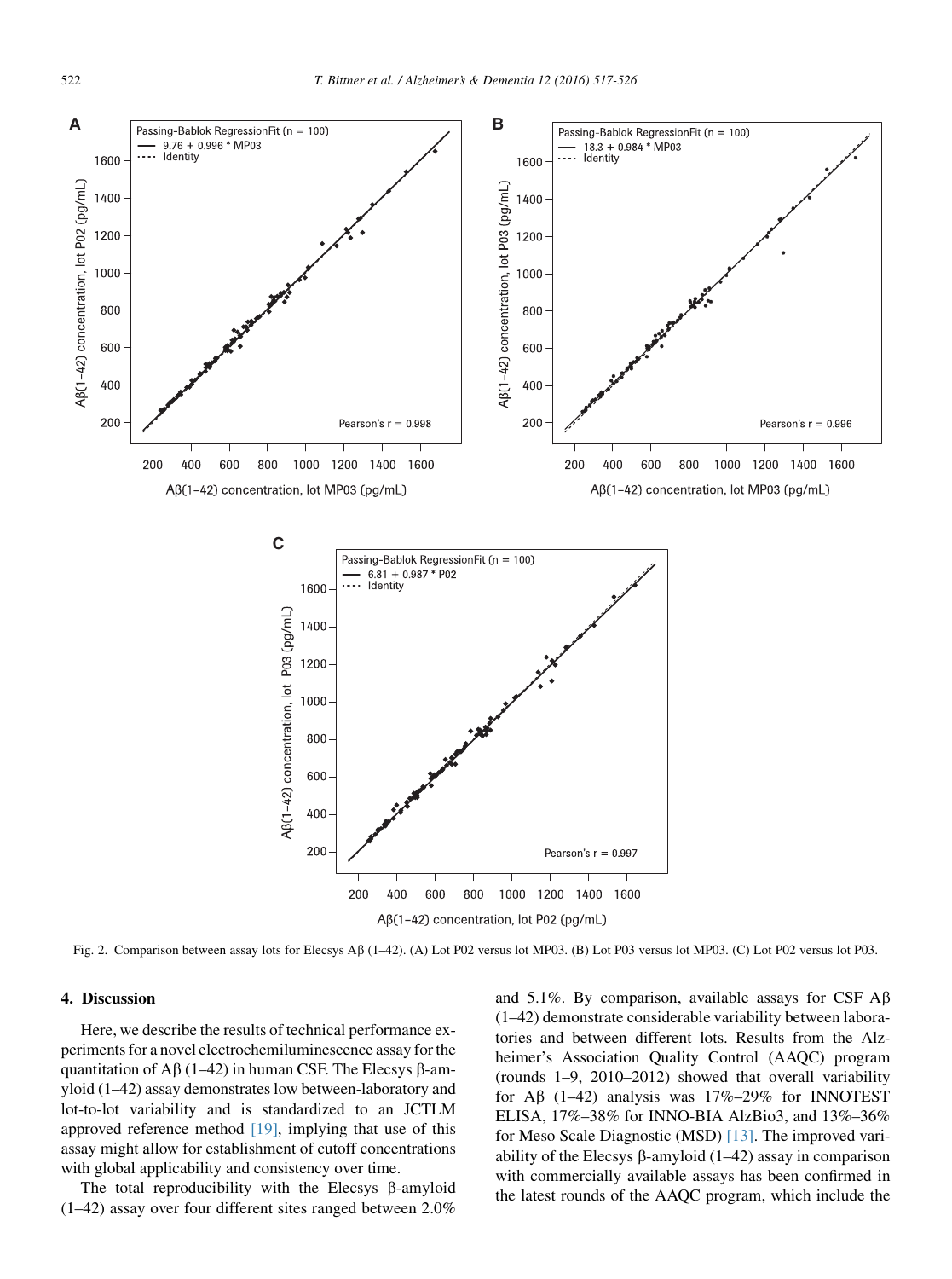<span id="page-6-0"></span>Table 2 Repeatability and intermediate precision

|                  | Mean measured         |              | Repeatability (within-run precision) |              | Intermediate precision (within-laboratory) |
|------------------|-----------------------|--------------|--------------------------------------|--------------|--------------------------------------------|
| Sample ID        | concentration (pg/mL) | $SD$ (pg/mL) | %CV (upper limit of 95% CI)          | $SD$ (pg/mL) | %CV (upper limit of 95% CI)                |
| Low control      | 470                   | 3.66         | 0.8(1.0)                             | 7.614        | 1.6(2.1)                                   |
| High control     | 978                   | 8.45         | 0.9(1.1)                             | 15.93        | 1.6(2.1)                                   |
| CSF1             | 249                   | 2.91         | 1.2(1.5)                             | 5.14         | 2.1(2.6)                                   |
| CSF <sub>2</sub> | 433                   | 6.08         | 1.4(1.8)                             | 11.47        | 2.6(3.3)                                   |
| CSF3             | 619                   | 6.79         | 1.1(1.4)                             | 15.56        | 2.5(3.1)                                   |
| CSF4             | 767                   | 9.50         | 1.2(1.6)                             | 22.08        | 2.9(3.6)                                   |
| CSF <sub>5</sub> | 816                   | 8.01         | 1.0(1.2)                             | 15.30        | 1.9(2.3)                                   |
| CSF <sub>6</sub> | 873                   | 10.90        | 1.2(1.6)                             | 18.37        | 2.1(2.6)                                   |
| CSF7             | 931                   | 11.64        | 1.3(1.6)                             | 36.87        | 4.0(5.0)                                   |
| CSF8             | 1069                  | 12.26        | 1.1(1.5)                             | 21.03        | 2.0(2.4)                                   |
| CSF9             | 1456                  | 23.01        | 1.6(2.0)                             | 37.60        | 2.6(3.2)                                   |

Abbreviations: SD, standard deviation; CV, coefficient of variation; CI, confidence interval; CSF, cerebrospinal fluid.

Elecsys  $\beta$ -amyloid (1–42) assay. Overall variability in round 16 was 17%–27% for INNOTEST ELISA, 30%–40% for INNO-BIA AlzBio3, 11%–13% for MSD, and 19%–57% with EuroImmune/ADx, compared with 2.5%–3.0% for the Elecsys  $\beta$ -amyloid (1–42) assay [\[27\]](#page-9-0). In round 17, overall variability was 14%–19% for INNOTEST ELISA, 15%–17% for INNO-BIA AlzBio3, 20%–21% for MSD, and 6.5%–8.2% with EuroImmune/ADx, compared with 1.9%–3.2% for the Elecsys β-amyloid  $(1-42)$  assay [\[28\]](#page-9-0).

Notably, the Elecsys  $\beta$ -amyloid (1–42) assay has high lot consistency—variability due to lot effect in the multicenter performance evaluation study [CV] was  $\leq 2.3\%$ , and the lot-to-lot method comparison experiments showed a bias of  $\leq 2\%$  in the medical decision area and correlation coefficients (Pearson's r) of  $>0.99$  for all three assay lots. The reduced lot-to-lot variability with the Elecsys  $\beta$ -amyloid (1–42) assay arises from the rigid lot standardization process, which involves comparison with a panel of native samples with target values traceable to an JCTLM approved RMP [\[19\].](#page-9-0) Lack of standardization of current assays to a certified reference material or RMP is one of the principal unmet needs in the quantification of  $\mathbf{A}\beta$  (1–42) in CSF [\[14,29\]](#page-8-0). Without standardization, the apparent concentration of the biomarkers measured is likely to vary between assays, leading to difficulties with

| Table 3               |  |
|-----------------------|--|
| Intermodule precision |  |

| Sample ID        | Mean measured<br>concentration (pg/mL) | $SD$ (pg/mL) | $\%$ CV |
|------------------|----------------------------------------|--------------|---------|
| Low control      | 466                                    | 2.20         | 0.5     |
| High control     | 977                                    | 7.60         | 0.8     |
| CSF1             | 120                                    | 3.42         | 2.9     |
| C <sub>SE2</sub> | 247                                    | 3.60         | 1.5     |
| CSF3             | 455                                    | 17.82        | 3.9     |
| CSF4             | 670                                    | 7.65         | 1.1     |
| CSF <sub>5</sub> | 913                                    | 27.13        | 3.0     |

Abbreviations: SD, standard deviation; CV, coefficient of variation; CSF, cerebrospinal fluid.

interpretation and comparison of results between laboratories using different assays, and thereby preventing introduction of universal cutoff concentrations to aid in the diagnosis of AD [\[14\].](#page-8-0) Universal cutoff concentrations are already applied for several biomarkers in clinical routine, including HbA1c in diabetes mellitus [\[30\].](#page-9-0) The next step would be to apply the same concept also to  $\overline{AB}$  (1–42) in CSF in patients with AD.

Our results demonstrate that the Elecsys  $\beta$ -amyloid (1–42) assay is robust, with good analytical sensitivity and linearity over the desired measuring range with no high-dose hook effect. Furthermore, the assay demonstrated good specificity, with no cross-reactivity for A $\beta$  (1–38) or A $\beta$  (1–40). No interference of endogenous substances with the assay was noted, and of the large number of drugs tested in interference experiments, only cefoxitin and metformin exhibited any interference with the assay. Furthermore, the drug interferences were noted at concentrations much higher than expected therapeutic levels (cefoxitin 2500 mg/L, expected therapeutic level in CSF: 2.8 mg/L [\[31\];](#page-9-0) metformin 12 g/L, expected therapeutic level in plasma: 1–2 mg/L [\[32\]\)](#page-9-0).

A potential limitation of this study, which remains applicable to all studies using currently available immunoassays, is the absence of a robust preanalytical sample handling procedure. The principal variables that have been demonstrated to have significant effects on measured concentrations of  $A\beta$ (1–42) in CSF samples are tube material (polypropylene and polystyrene) and CSF storage conditions (ambient temperature, number of freeze/thaw cycles before analysis) [\[33,34\].](#page-9-0) Although guidelines have been proposed to standardize preanalytical procedures for AD biomarkers [\[34\],](#page-9-0) these are not yet universally adopted but are vital for introduction of universal cutoffs.

As discussed, diagnosis based on CSF  $\mathbf{A}\beta$  (1–42) measurements is not yet widely performed in routine clinical practice, partly because of issues with available assays. An alternative is PET imaging with amyloid-specific radiotracer ligands, which is now an established diagnostic tool, as three PET tracers are currently approved by the US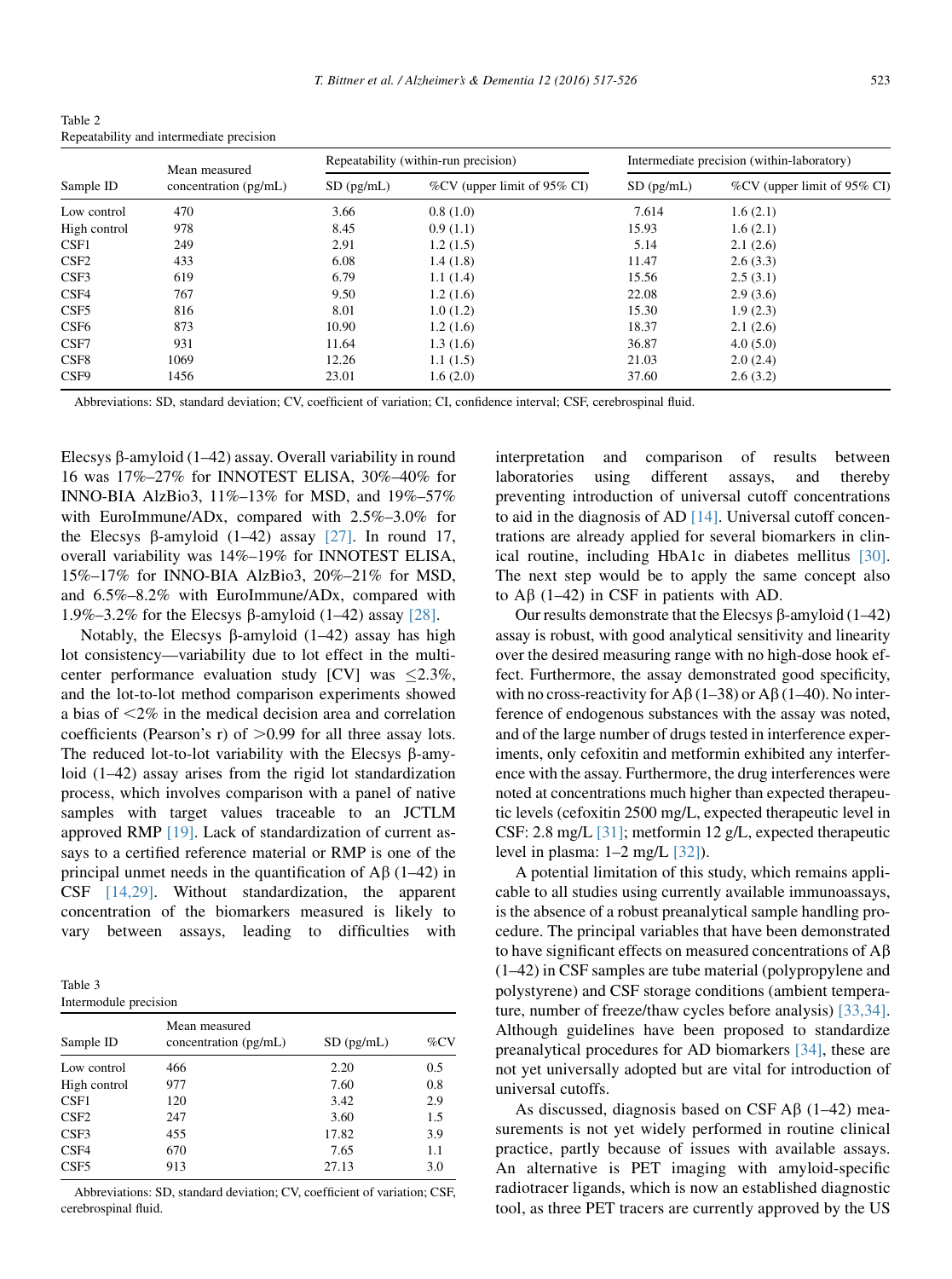<span id="page-7-0"></span>

|              | v<br>۰. |     |
|--------------|---------|-----|
| ۰,<br>٠<br>× |         | . . |

Food and Drug Administration (FDA) for clinical diagnostic use. However, PET imaging has potential limitations, including high cost, requirement for a PET scanning instrument at the clinical center, and short half-lives of the (18F) radiotracers used (requiring either a cyclotron at or near the PET scanning center or rapid transport of the radiotracers to the center from elsewhere [\[35\]\)](#page-9-0). Nevertheless, the FDA approval of amyloid PET tracers [\[36–38\]](#page-9-0) shows the medical need for robust, reliable, and widely available biomarkers to determine the presence of amyloid pathology in clinical routine.

A frequently cited obstacle to the use of CSF as a source for AD biomarkers is that obtaining samples from individuals requires a lumbar puncture (LP) procedure, around which there are a number of negative perceptions of potential complications, such as post-LP headache. In fact, a number of studies over almost 20 years have shown that LP is associated with mild headache in  $\leq 5\%$  of subjects [\[39–42\],](#page-9-0) a frequency only slightly greater than is observed after amyloid PET  $(≤1%−1.8%)$  [\[36,37,43\].](#page-9-0) Furthermore, recent clinical trials of anti-amyloid immunotherapies have increasingly moved toward using LP to obtain CSF samples for analysis of biomarkers [\[44–46\].](#page-9-0) In some countries, the procedure is not yet routine and physicians may require training and experience to perform CSF collection.

The potential availability of DMTs in coming years creates the need for reliable diagnostic tests to accurately identify patients with amyloid pathology who are likely to benefit most from these agents. Improved diagnostic tests will also enrich clinical trial populations with the appropriate, amyloid-positive patients, thereby increasing the likelihood that further DMTs will emerge. Along with amyloid PET imaging, CSF  $\overrightarrow{AB}$  (1–42) testing is now regarded as an essential pillar of AD diagnosis to identify amyloid pathology as the underlying cause of symptoms [\[4,47\].](#page-8-0) Furthermore, the combination of CSF tau proteins (total and phosphorylated tau) with  $\mathbf{A}\beta$  (1–42) is a sensitive and specific predictor of progression from MCI to AD  $[5,6]$  and has the potential to assist with differential diagnosis of AD from other causes of dementia, such as Creutzfeldt-Jakob disease [\[48,49\],](#page-9-0) frontotemporal dementia, and Lewy body dementia [\[50\].](#page-9-0) Given the weight of evidence supporting the utility of CSF  $\overrightarrow{AB}$  (1–42) in AD diagnosis, the only significant barrier remaining to routine clinical use is the variability in measured A $\beta$  (1–42) levels [\[51\],](#page-9-0) which results mainly from limitations of available assays. Further evaluation of individual assays in prospective, longitudinal clinical trials will strengthen confidence in their use, but such trials are not necessary at this point to establish the clinical utility of the biomarkers themselves.

The results described here provide evidence that the novel Elecsys  $\beta$ -amyloid (1–42) assay embodies many of the desired attributes for an ideal assay, including marked improvements in precision compared with available

|                                   |                                  |                                | Intermediate                                                                                    |                                                                                                                                                                 |                      | Repeatability                 |
|-----------------------------------|----------------------------------|--------------------------------|-------------------------------------------------------------------------------------------------|-----------------------------------------------------------------------------------------------------------------------------------------------------------------|----------------------|-------------------------------|
| Reproducibility*,<br>%CV (95% CI) | variability, %CV<br>Between-site | variability, %CV<br>Lot-to-lot | %CV (95% CI)<br>precision',                                                                     | Between-day, %CV                                                                                                                                                | Between-run, %CV     | %CV (95% CI)<br>(within-run), |
| $2.0(1.7-2.5)$                    |                                  | ٥.                             | $1.8(1.5-2.1)$                                                                                  |                                                                                                                                                                 |                      | $1.0(0.9 - 1.2)$              |
| $2.2(1.7-3.1)$                    |                                  |                                | $1.7(1.5-2.1)$                                                                                  |                                                                                                                                                                 |                      | $0.9(0.8 - 1.1)$              |
| $3.3(2.2 - 6.0)$                  |                                  |                                | $2.4(2.1-2.7)$                                                                                  |                                                                                                                                                                 |                      | $1.6(1.4 - 1.8)$              |
| $2.6(2.0-3.9)$                    | 3<br>0                           |                                |                                                                                                 |                                                                                                                                                                 | $\tilde{\mathbf{S}}$ | $1.4(1.2 - 1.6)$              |
| 5.1 $(3.6-8.3)$                   | 33                               | 6.                             |                                                                                                 |                                                                                                                                                                 |                      | $2.7(2.3-3.1)$                |
| $2.2(1.8-2.9)$                    |                                  | 0.6                            | $1.9(1.7-2.2)$                                                                                  |                                                                                                                                                                 |                      | $1.5(1.3 - 1.7)$              |
| $3.2(2.5-4.5)$                    |                                  | 0.8                            | $2.6(2.3-3.0)$                                                                                  |                                                                                                                                                                 |                      | $2.0(1.8-2.4)$                |
|                                   |                                  |                                |                                                                                                 |                                                                                                                                                                 |                      |                               |
|                                   |                                  |                                | Abbreviations: CV, coefficient of variation; CI, confidence interval; CSF, cerebrospinal fluid. | $2.1(1.9-2.5)$<br>$3.6(3.3-4.1)$<br>*Total variability, includes all factors (estimated from a variance components model): site, lot, day, run, and within-run. |                      |                               |

Intermediate precision includes between-day, between-run, and within-run precision.

Intermediate precision includes between-day, between-run, and within-run precision.

Table 4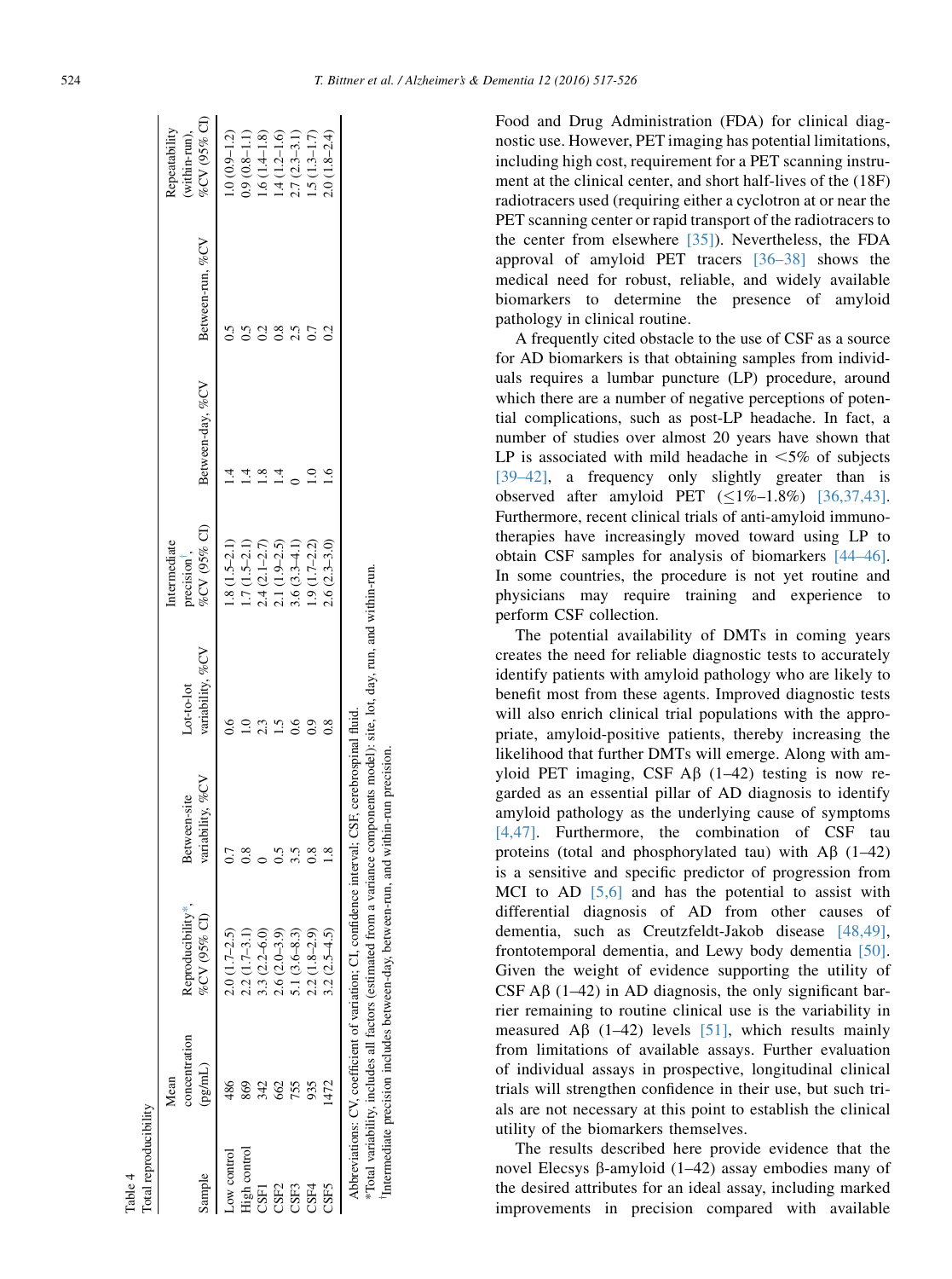<span id="page-8-0"></span>assays, even between laboratories. Part of the improved performance is certainly because of the fully automated procedure on the cobas platform. In addition, the assay is the first CSF  $\overrightarrow{AB}$  (1–42) assay standardized to an JCTLM approved RMP, and all assay lots are standardized to a sample set with target values derived from the RMP, providing good lot-to-lot comparability. In conclusion, results from the Elecsys  $\beta$ -amyloid (1–42) assay will be highly replicated across laboratories and lots. This represents a fundamental prerequisite for the establishment of a robust cutoff value that is valid worldwide now and into the future.

#### Acknowledgments

This study was funded by Roche Diagnostics GmbH and supported by the Torsten Söderberg Foundation at the Royal Swedish Academy of Sciences, Stockholm, Sweden. Editorial support in the form of medical writing services was provided by Ben Caldwell of MediTech Media Ltd and funded by Roche Diagnostics GmbH.

## Supplementary data

Supplementary data related to this article can be found at <http://dx.doi.org/10.1016/j.jalz.2015.09.009>.

# RESEARCH IN CONTEXT

- 1. Systematic review: We reviewed the literature using PubMed and incorporated searches of conference abstracts and assay datasheets. Available data on the technical performance of alternative assays for quantitation of amyloid-beta  $1-42$  (A $\beta$  [1-42]) in human cerebrospinal fluid (CSF) have been appropriately reviewed and cited.
- 2. Interpretation: In our study, we have demonstrated that a novel, fully automated assay for quantitation of  $\overrightarrow{AB}$  (1–42) in human CSF has excellent reproducibility, including high lot-to-lot comparability. These measures contrast with those of commercially available assays for  $\overrightarrow{AB}$  (1–42), suggesting that this assay might improve the precision of  $\mathbf{A}\beta$  (1–42) quantitation in CSF. Furthermore, the assay is the first to be standardized to a candidate reference measurement procedure.
- 3. Future directions: Further research is required in the clinical setting to evaluate a cutoff value with this assay for  $\mathbf{A}\beta$  (1–42) that will guide its potential use in the diagnostic setting in AD.

## References

- [1] [Hebert LE, Weuve J, Scherr PA, Evans DA. Alzheimer disease in the](http://refhub.elsevier.com/S1552-5260(15)02915-5/sref1) [United States \(2010-2050\) estimated using the 2010 census.](http://refhub.elsevier.com/S1552-5260(15)02915-5/sref1) [Neurology 2013;80:1778–83.](http://refhub.elsevier.com/S1552-5260(15)02915-5/sref1)
- [2] Wimo A, Jonsson L, Gustavsson A. Available at: [http://www.](http://www.alzheimer-europe.org/EN/Research/European-Collaboration-on-Dementia/Cost-of-dementia/Prognosis-to-2030) [alzheimer-europe.org/EN/Research/European-Collaboration-on-Deme](http://www.alzheimer-europe.org/EN/Research/European-Collaboration-on-Dementia/Cost-of-dementia/Prognosis-to-2030) [ntia/Cost-of-dementia/Prognosis-to-2030.](http://www.alzheimer-europe.org/EN/Research/European-Collaboration-on-Dementia/Cost-of-dementia/Prognosis-to-2030) Accessed October 27, 2009.
- [3] [Cummings JL, Morstorf T, Zhong K. Alzheimer's disease drug](http://refhub.elsevier.com/S1552-5260(15)02915-5/sref3)[development pipeline: Few candidates, frequent failures. Alzheimers](http://refhub.elsevier.com/S1552-5260(15)02915-5/sref3) [Res Ther 2014;6:37.](http://refhub.elsevier.com/S1552-5260(15)02915-5/sref3)
- [4] [Dubois B, Feldman HH, Jacova C, Hampel H, Molinuevo JL,](http://refhub.elsevier.com/S1552-5260(15)02915-5/sref4) [Blennow K, et al. Advancing research diagnostic criteria for Alz](http://refhub.elsevier.com/S1552-5260(15)02915-5/sref4)[heimer's disease: The IWG-2 criteria. Lancet Neurol 2014;13:614–29](http://refhub.elsevier.com/S1552-5260(15)02915-5/sref4).
- [5] [van Rossum IA, Vos SJ, Burns L, Knol DL, Scheltens P, Soininen H,](http://refhub.elsevier.com/S1552-5260(15)02915-5/sref5) [et al. Injury markers predict time to dementia in subjects with MCI](http://refhub.elsevier.com/S1552-5260(15)02915-5/sref5) [and amyloid pathology. Neurology 2012;79:1809–16](http://refhub.elsevier.com/S1552-5260(15)02915-5/sref5).
- [6] [Buchhave P, Minthon L, Zetterberg H, Wallin AK, Blennow K,](http://refhub.elsevier.com/S1552-5260(15)02915-5/sref6) [Hansson O. Cerebrospinal fluid levels of beta-amyloid 1-42, but not](http://refhub.elsevier.com/S1552-5260(15)02915-5/sref6) [of tau, are fully changed already 5 to 10 years before the onset of Alz](http://refhub.elsevier.com/S1552-5260(15)02915-5/sref6)[heimer dementia. Arch Gen Psychiatry 2012;69:98–106.](http://refhub.elsevier.com/S1552-5260(15)02915-5/sref6)
- [7] [Shaw LM, Vanderstichele H, Knapik-Czajka M, Clark CM, Aisen PS,](http://refhub.elsevier.com/S1552-5260(15)02915-5/sref7) [Petersen RC, et al. Cerebrospinal fluid biomarker signature in Alz](http://refhub.elsevier.com/S1552-5260(15)02915-5/sref7)[heimer's disease neuroimaging initiative subjects. Ann Neurol 2009;](http://refhub.elsevier.com/S1552-5260(15)02915-5/sref7) [65:403–13](http://refhub.elsevier.com/S1552-5260(15)02915-5/sref7).
- [8] [Strozyk D, Blennow K, White LR, Launer LJ. CSF Abeta 42 levels](http://refhub.elsevier.com/S1552-5260(15)02915-5/sref8) [correlate with amyloid-neuropathology in a population-based autopsy](http://refhub.elsevier.com/S1552-5260(15)02915-5/sref8) [study. Neurology 2003;60:652–6.](http://refhub.elsevier.com/S1552-5260(15)02915-5/sref8)
- [9] [Palmqvist S, Zetterberg H, Blennow K, Vestberg S, Andreasson U,](http://refhub.elsevier.com/S1552-5260(15)02915-5/sref9) [Brooks DJ, et al. Accuracy of brain amyloid detection in clinical prac](http://refhub.elsevier.com/S1552-5260(15)02915-5/sref9)[tice using cerebrospinal fluid beta-amyloid 42: A cross-validation](http://refhub.elsevier.com/S1552-5260(15)02915-5/sref9) [study against amyloid positron emission tomography. JAMA Neurol](http://refhub.elsevier.com/S1552-5260(15)02915-5/sref9) [2014;71:1282–9](http://refhub.elsevier.com/S1552-5260(15)02915-5/sref9).
- [10] [Coric V, Seibyl J, Mintun M, Ross J, Brody M, Curtis C, et al. Corre](http://refhub.elsevier.com/S1552-5260(15)02915-5/sref10)[lation between baseline measures of amyloid-positron emission to](http://refhub.elsevier.com/S1552-5260(15)02915-5/sref10)[mography \(PET\) imaging, cerebral spinal fluid \(CSF\) biomarkers,](http://refhub.elsevier.com/S1552-5260(15)02915-5/sref10) [and clinical scales in predementia Alzheimer's disease. Alzheimers](http://refhub.elsevier.com/S1552-5260(15)02915-5/sref10) [Dement 2011;7:S209](http://refhub.elsevier.com/S1552-5260(15)02915-5/sref10).
- [11] [Landau SM, Lu M, Joshi AD, Pontecorvo M, Mintun MA,](http://refhub.elsevier.com/S1552-5260(15)02915-5/sref11) [Trojanowski JQ, et al., for the Alzheimer's Disease Neuroimaging](http://refhub.elsevier.com/S1552-5260(15)02915-5/sref11) [Initiative. Comparing positron emission tomography imaging and ce](http://refhub.elsevier.com/S1552-5260(15)02915-5/sref11)[rebrospinal fluid measurements of beta-amyloid. Ann Neurol 2013;](http://refhub.elsevier.com/S1552-5260(15)02915-5/sref11) [74:826–36](http://refhub.elsevier.com/S1552-5260(15)02915-5/sref11).
- [12] [Vos SJ, Visser PJ, Verhey F, Aalten P, Knol D, Ramakers I, et al. Vari](http://refhub.elsevier.com/S1552-5260(15)02915-5/sref12)[ability of CSF Alzheimer's disease biomarkers: Implications for clin](http://refhub.elsevier.com/S1552-5260(15)02915-5/sref12)[ical practice. PLoS One 2014;9:e100784.](http://refhub.elsevier.com/S1552-5260(15)02915-5/sref12)
- [13] [Mattsson N, Andreasson U, Persson S, Carrillo MC, Collins S,](http://refhub.elsevier.com/S1552-5260(15)02915-5/sref13) [Chalbot S, et al. CSF biomarker variability in the Alzheimer's Associ](http://refhub.elsevier.com/S1552-5260(15)02915-5/sref13)[ation Quality Control Program. Alzheimers Dement 2013;9:251–61](http://refhub.elsevier.com/S1552-5260(15)02915-5/sref13).
- [14] [Mattsson N, Zegers I, Andreasson U, Bjerke M, Blankenstein MA,](http://refhub.elsevier.com/S1552-5260(15)02915-5/sref14) [Bowser R, et al. Reference measurement procedures for Alzheimer's](http://refhub.elsevier.com/S1552-5260(15)02915-5/sref14) [disease cerebrospinal fluid biomarkers: Definitions and approaches](http://refhub.elsevier.com/S1552-5260(15)02915-5/sref14) with focus on amyloid- $\beta$  [42. Biomark Med 2012;6:409–17.](http://refhub.elsevier.com/S1552-5260(15)02915-5/sref14)
- [15] [Johnson-Wood K, Lee M, Motter R, Hu K, Gordon G, Barbour R, et al.](http://refhub.elsevier.com/S1552-5260(15)02915-5/sref0) [Amyloid precursor protein processing and Ab42 deposition in a trans](http://refhub.elsevier.com/S1552-5260(15)02915-5/sref0)[genic mouse model of Alzheimer disease. Proc Nat Acad Sci 1997;](http://refhub.elsevier.com/S1552-5260(15)02915-5/sref0) [94:1550–5](http://refhub.elsevier.com/S1552-5260(15)02915-5/sref0).
- [16] [Jensen M, Hartmann T, Engvall B, Wang R, Uljon SN, Sennvik K,](http://refhub.elsevier.com/S1552-5260(15)02915-5/sref15) [et al. Quantification of Alzheimer amyloid beta peptides ending at res](http://refhub.elsevier.com/S1552-5260(15)02915-5/sref15)[idues 40 and 42 by novel ELISA systems. Mol Med 2000;6:291–302](http://refhub.elsevier.com/S1552-5260(15)02915-5/sref15).
- [17] [Clinical Laboratory and Standards Institute \(CLSI\). Evaluation of](http://refhub.elsevier.com/S1552-5260(15)02915-5/sref16) [detection capability for clinical laboratory measurement proce](http://refhub.elsevier.com/S1552-5260(15)02915-5/sref16)[dures: Approved guideline—Second edition. CLSI Document](http://refhub.elsevier.com/S1552-5260(15)02915-5/sref16) [EP17–A2. Wayne, PA, USA: Clinical Laboratory and Standards](http://refhub.elsevier.com/S1552-5260(15)02915-5/sref16) [Institute; 2012](http://refhub.elsevier.com/S1552-5260(15)02915-5/sref16).